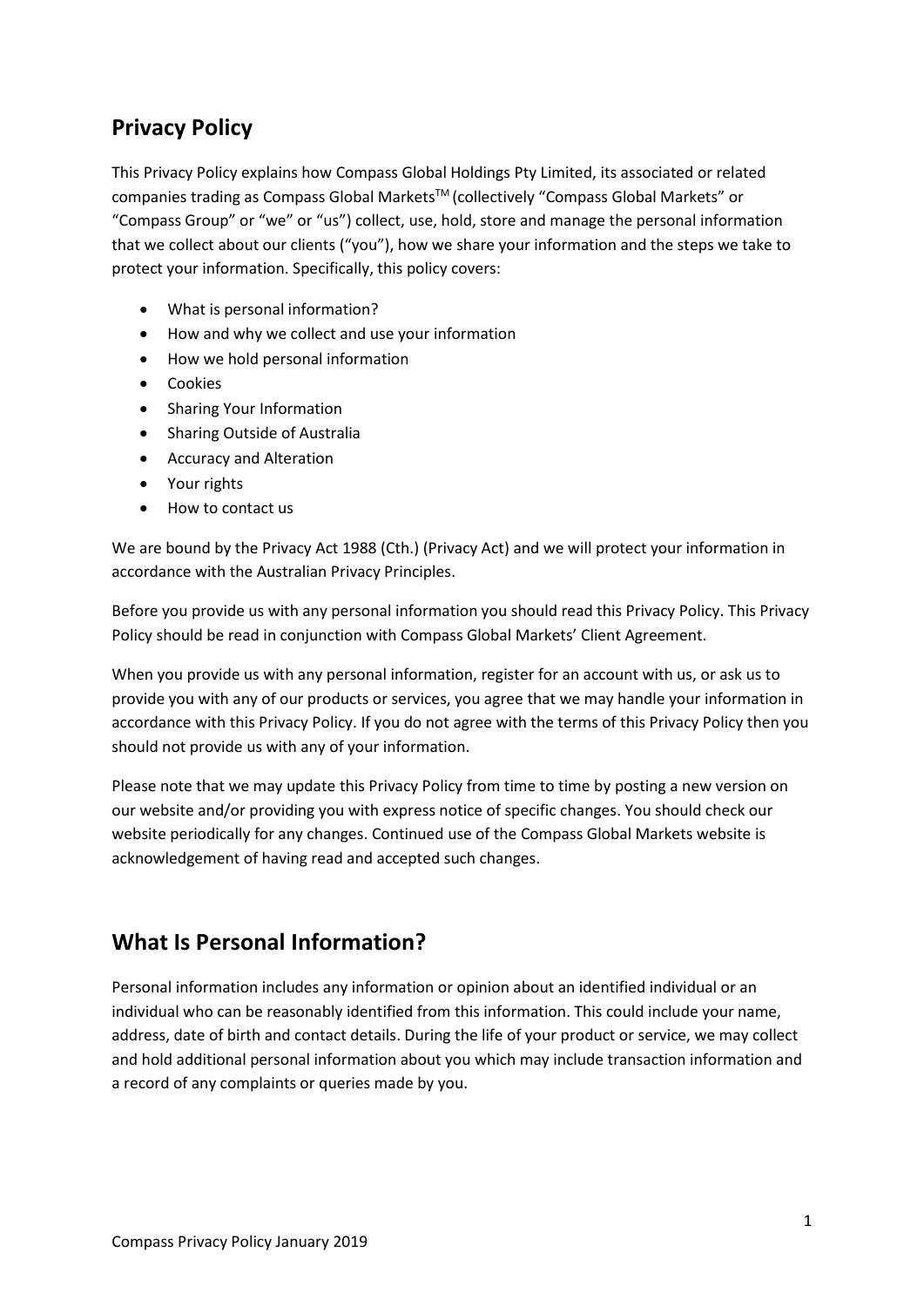# **How and Why We Collect and Use Your Information**

Generally, we collect personal information which is necessary to provide you with a specific product or service and you have consented to that collection from you directly.

The main reason we collect, use, hold, store and manage the personal information that we collect about you, is to provide you with products and services. This includes:

- Giving you information about a product or service;
- Checking that we can provide the product or service to you;
- Helping you where online applications are not completed;
- Registration and administration of your account;
- Providing you with a product or service; and
- Helping you manage the product or service;
- Updating our records about you;
- Responding to and processing your queries and requests; and
- Satisfying our legal obligations

We may also use your information to comply with legislative or regulatory requirements in any jurisdiction to prevent fraud, crime or other activity that may cause harm in relation to our products or services and to help us run our business. We may also use your information to tell you about products or services we think may interest you.

We collect most personal information directly from you, for example when you register with us, apply for or use a product or service or talk to us on the telephone. We also collect information electronically such as when you visit our website or apply for or access Compass Global Markets products and services electronically.

Sometimes we collect personal information about you from other people or organisations and this may occur without your direct involvement. For example, we may collect information about you from publicly available sources of information, such as public registers, or other organisations which jointly with us, provide products or services to you or commercial information service providers.

We will collect details of transactions you carry out through our website and of the fulfilment of such transactions. Personal information is only collected directly from you, except where another person has been authorised to act on your behalf (such as your legal or financial advisers) or consent has been provided.

Where you permit the use of cookies (see section 'Cookies' below), we use them to:

- Help personalise your web experience;
- Ensure you can navigate our website efficiently; and
- Perform certain functions.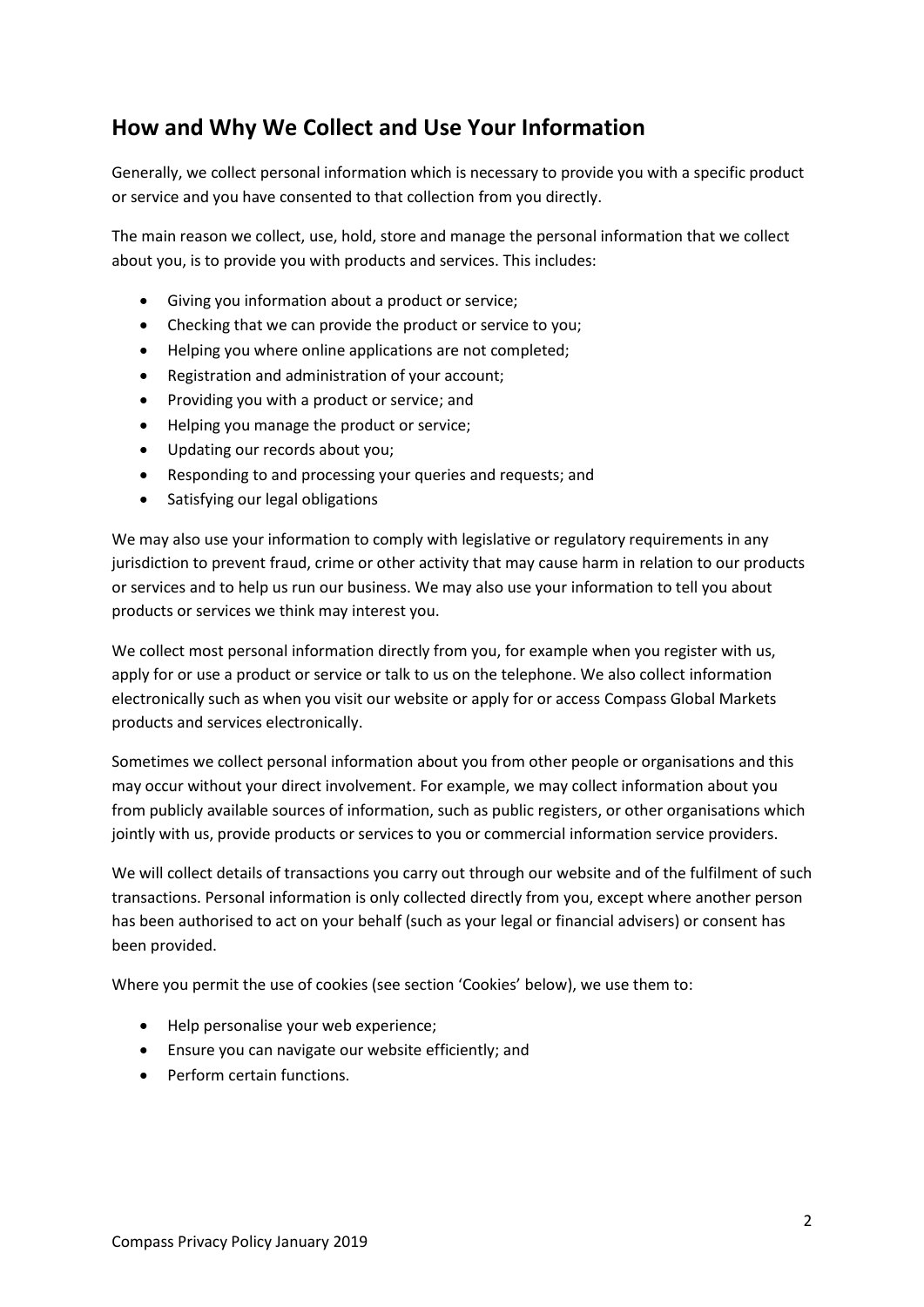Due to their core role of enhancing and enabling usability or website processes, disabling cookies may prevent you from using certain parts of our website. It will also mean that some features on the website will not function if you disable cookies.

We are required or authorised to collect certain identification information about you by the *Anti-Money Laundering and Counter-Terrorism Financing Act 2006 (Cth.)* and *Anti-Money Laundering and Counter-Terrorism Financing Rules Instrument 2007 (No.1)*.

### *Requesting Access to Tools and Information*

You may wish to have access to certain tools and information made available on our website, before you decide that you would like to register to use our services, including our foreign exchange and payment services. We may collect your information as part of this access and use your information so that we can supply you with information about our services, our products, relevant market information and disclosure documentation to satisfy our legislative obligations.

#### *Marketing*

We will use your personal information to offer you products and services and reports which we believe may interest you, but we will not do so if you tell us not to. These products and services may be offered by Compass Global Markets.

Upon applying for Compass Global Markets' products and services, you have the ability to opt out of receiving information about Compass Global Markets' products and services and / or the products and services of its associates or related companies as well as special offers. If you currently receive such information and no longer wishes to do so, you can email Compass Global Markets advising Compass Global Markets that you no longer wish to receive such information. You are entitled to change your marketing preferences at any time.

### *Monitoring*

We may monitor and record our telephone calls with you, with or without an automatic warning message or tone, and use any transcripts of them:

- To ensure we fully understand the instructions you give us and our obligations to you,
- To ensure we have a clear record of the products and services you have requested,
- For the purposes of the prevention or detection of money laundering, terrorism financing, financial crime, or fraud,
- For the purposes of training and quality control,
- To resolve any dispute between you and Compass Global Markets in respect of a foreign exchange transaction or service.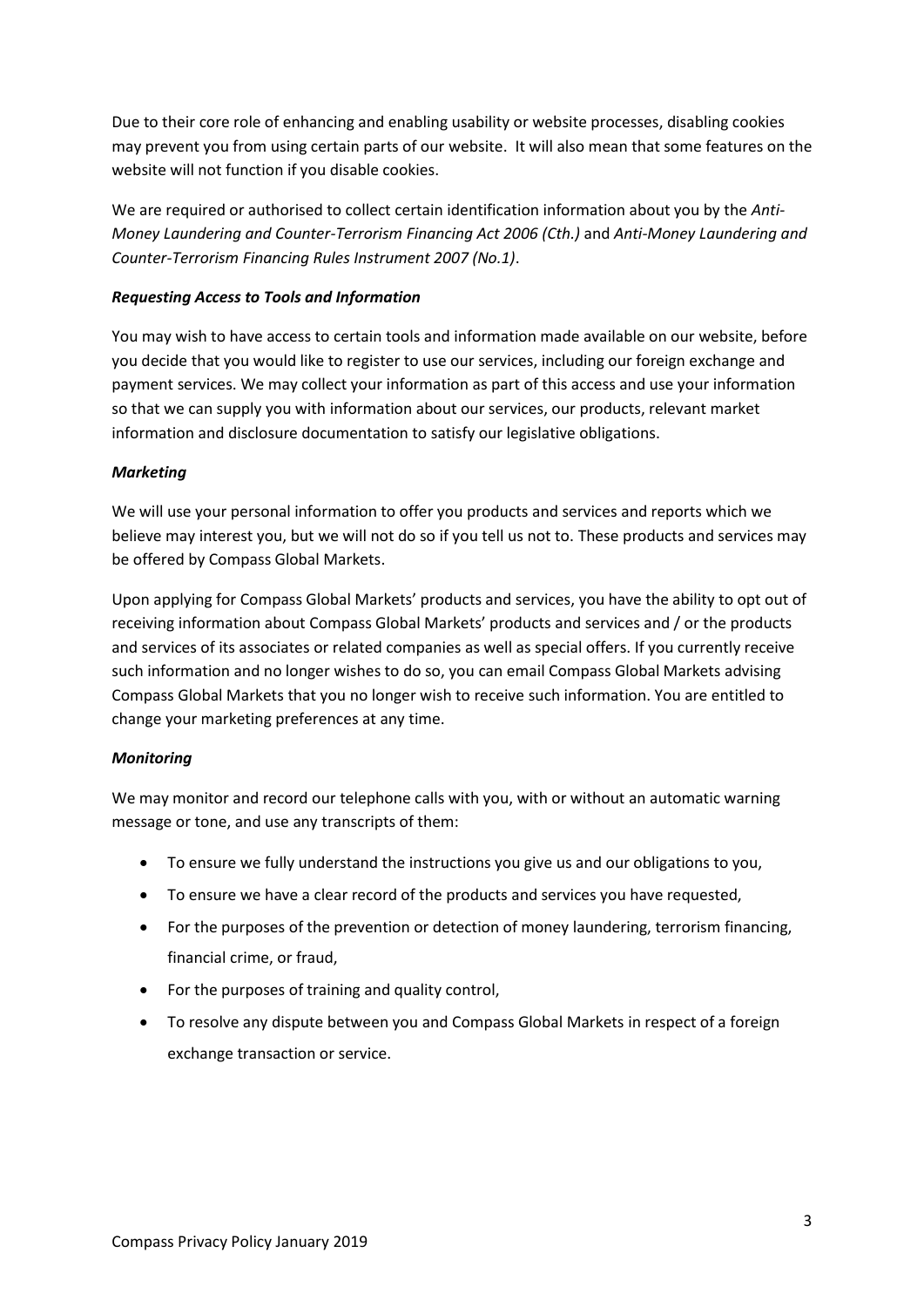# **How we hold personal information**

### **Information Security**

#### *General*

Much of the information we hold about you will be stored electronically in secure data centres in Australia and overseas. See the section "Sharing outside of Australia" for more detail.

We use your information only in accordance with this Privacy Policy and take all steps reasonably necessary to ensure we keep your information secure, for example by:

- using electronic security systems such as firewalls and data encryption,
- providing you with password protection and a log-in process,
- making our online service automatically log you out after several minutes of non-use, or
- disabling your access after multiple failed log-in attempts.

We also take reasonable steps to protect your information from misuse, interference and loss and from unauthorised access, modification or disclosure. Some of the ways we do this are:

- confidentiality requirements and privacy training of our employees;
- document storage security policies; and
- security measures to control access to our systems and premises.

We take reasonable steps to destroy or permanently de-identify any personal information after it can no longer be used.

#### *Your Instructions*

Where we share your information with people or businesses which you ask us to deal with or who you already know or who already know you, wherever they are based, we will not normally make any further enquiry concerning them or take any further steps to ensure your information is protected.

#### *Worldwide Web*

The Internet is not a secure environment. While we take reasonable measures to keep your information secure, we cannot guarantee your online data security. We are not liable to you for any loss of data, injury or harm which occurs to you as a result of the transmission of your information over the Internet, unless this occurs as a result of our negligence or wilful misconduct.

#### *Social Media*

We will not ask you to supply personal information publicly over Facebook, Twitter or any other social media platform that we use. Although we may invite you to send details to us (such as answering a question about your account) using private messaging.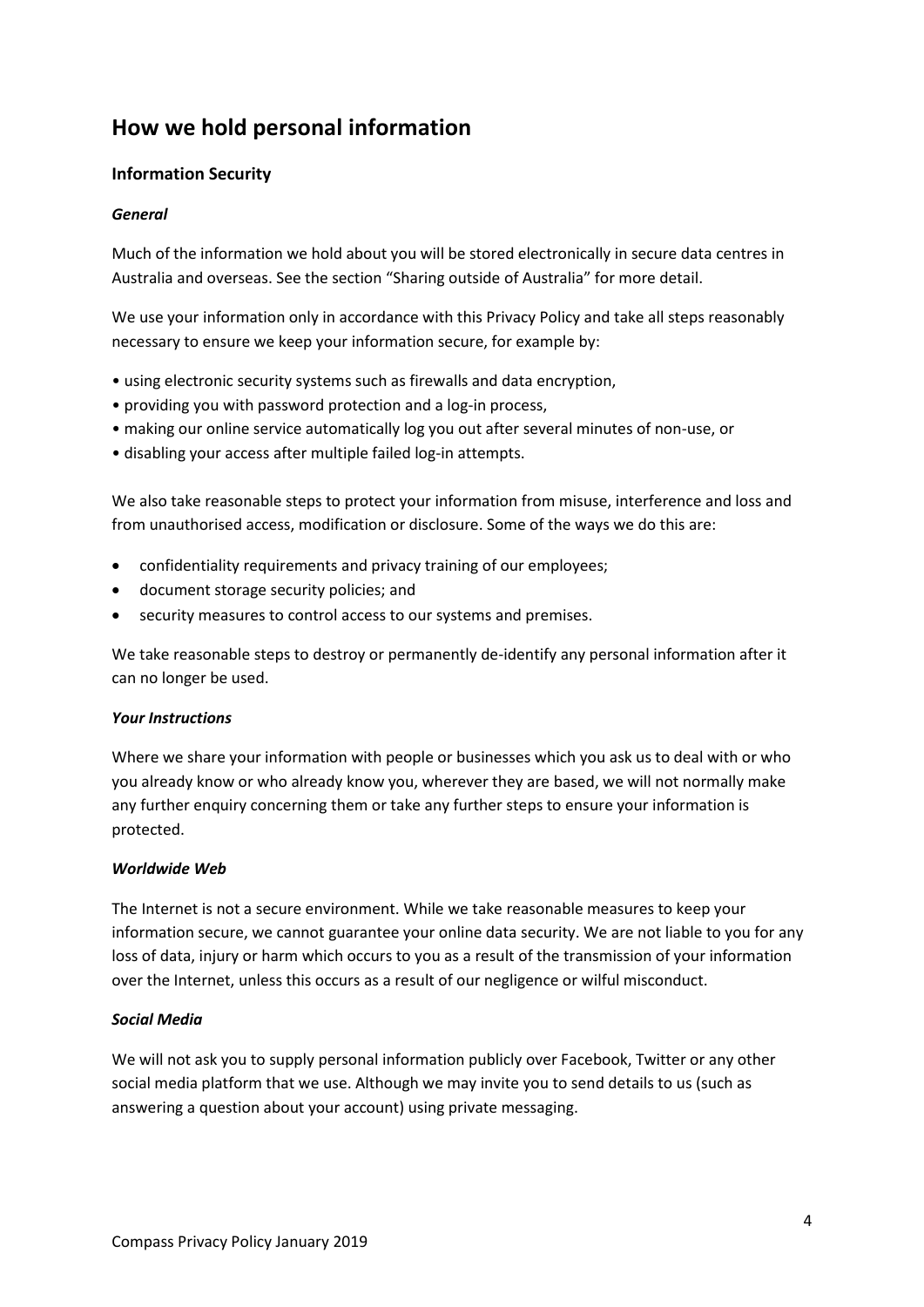## **Data Storage and Security**

Compass Global Markets takes reasonable steps to ensure that the personal information collected from you is protected against loss, unauthorised access, use modifications, disclosure and against other misuses.

The Compass Global Markets online application form, through which your personal information is captured, has the data encrypted both in transit and at rest. Encryption converts information into an encoded format.

Personal information is stored in a combination of computer and paper-based files. Compass Global Markets representatives are adequately trained on their obligations to maintain the confidentiality of client's personal information.

## **Data Breach Notification**

A data breach is the unauthorised access to, disclosure or loss of personal information. Breach events are not confined to online or electronic systems. Our Data Breach Notification policy and procedures are managed internally by our Privacy Officer.

If you believe that the Compass has experienced a data breach, please contact us by telephone (02) 9283 9792, by email (at info@compassmarkets.co) alternatively you can write to the Privacy Officer at: Compass Global Markets – Suite 33, 650 George Street, Sydney NSW 2000, Australia.

## **Cookies**

Cookies are text files that web servers can store on your computer's hard drive or in memory upon visiting a website. Cookies can record information about your visit to the website and allow it to remember you the next time you visit and allow a more meaningful experience the next time you visit the website. They are commonly used by companies providing online products and services.

Each time you visit our website, we collect information about your use of the website, which may include:

- The date and time of visits;
- The pages which are viewed;
- How the website is navigated by users and how users interact with the website, including fields completed in registrations and application forms;
- Users' location information;
- Information about the device used to visit our website; and
- IP addresses.

Compass Global Markets uses cookies that Compass Global Markets creates and cookies that are created by third parties (for example, by those who supply products and services to Compass Global Markets) so that Compass Global Markets can provide you with Compass Global Markets' products and services.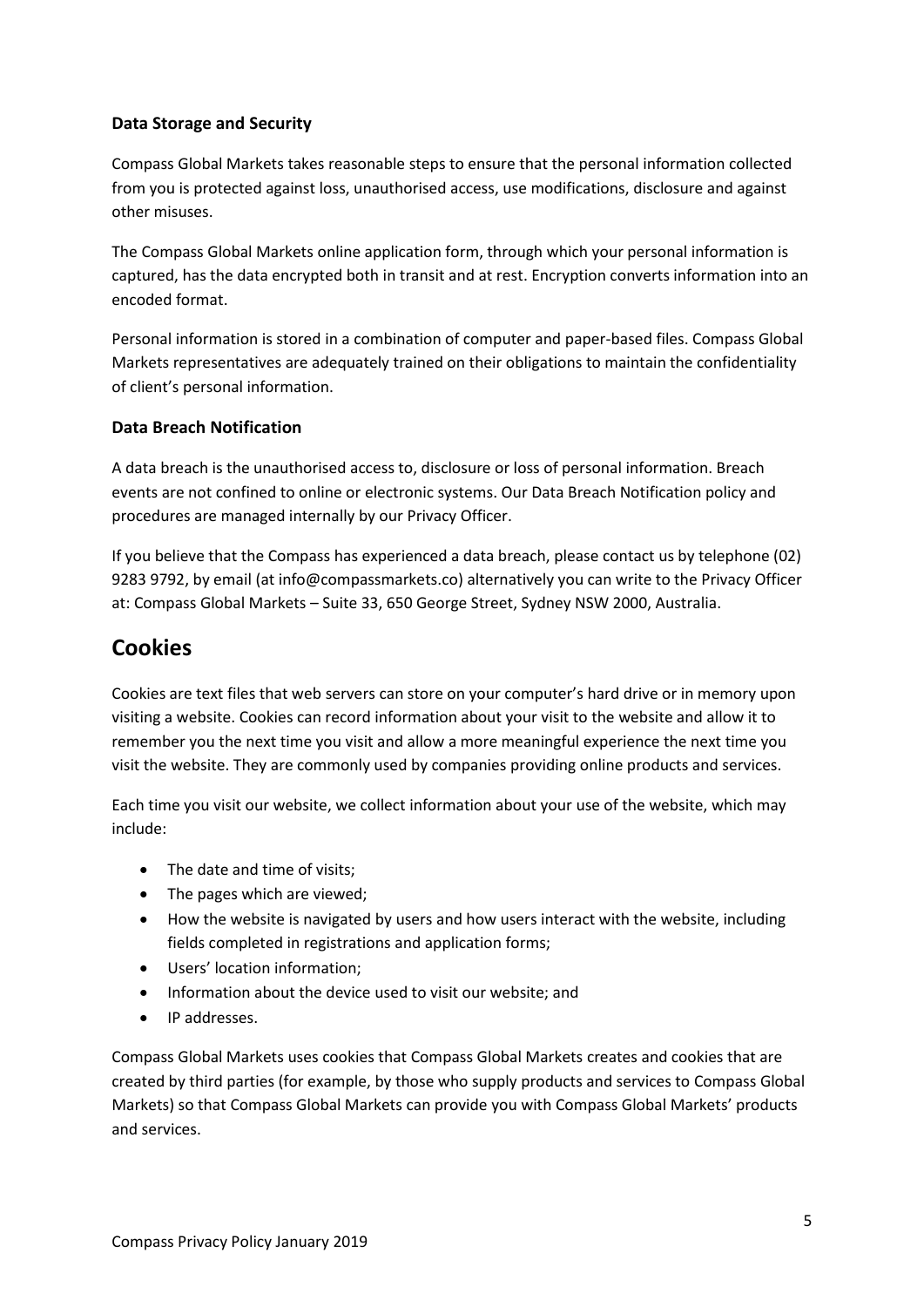There is no obligation to accept cookies that Compass Global Markets sends browsers can be modified so that it will not accept cookies. It is advised to follow the instructions (usually located within the "Help", "Tools" or "Edit" facility) to enable or disable cookies. However, it must be noted that in order to view and/or use some of Compass Global Markets' products and services, and to enable some of the protection Compass Global Markets provides for your financial and personal information, cookies are required on your browser. Disabling the use of cookies may therefore affect Compass Global Markets' ability to provide you with our products and services, the effectiveness of Compass Global Markets' products and services or Compass Global Markets' ability to properly protect you.

# **Sharing Your Information**

We may share your information with other members of the Compass Group where we need to provide you with any of the products or services you have requested, or where you have asked us to do so. We may share your data with other members of the Compass Group when you have accepted other Compass Group company terms and conditions because you would like obtain products and services from another member of the Compass Group.

We may also provide personal information about you to organisations outside the Compass Group. To protect personal information, we require our service providers that hold and process such information on our behalf to follow appropriate standards of security and confidentiality. In addition, we seek to ensure that data is not retained by our service providers once our arrangement with them has concluded.

In general, we disclose personal information to organisations that assist us with our business. These may include:

- Agents, contractors and external service providers (such as technology service providers);
- Authorised representatives who provide services in relation to our products;
- Payment system operators;
- Other organisations, who jointly with us, provide products or services to you;
- Our legal advisers, financial advisers or auditors
- Your representatives, anyone (for example, an agent) who you have told us or who we are otherwise aware is acting on your behalf, or who introduces you to us, or who you have asked us to contact;
- Fraud bureaus or other organisations to identify, investigate or prevent fraud or other misconduct;
- External dispute resolution schemes;
- Regulatory bodies, government agencies and law enforcement bodies in any jurisdiction; and
- Credit control or debt collection agencies, for example, if you owe us money and we engage their services to recover it from you.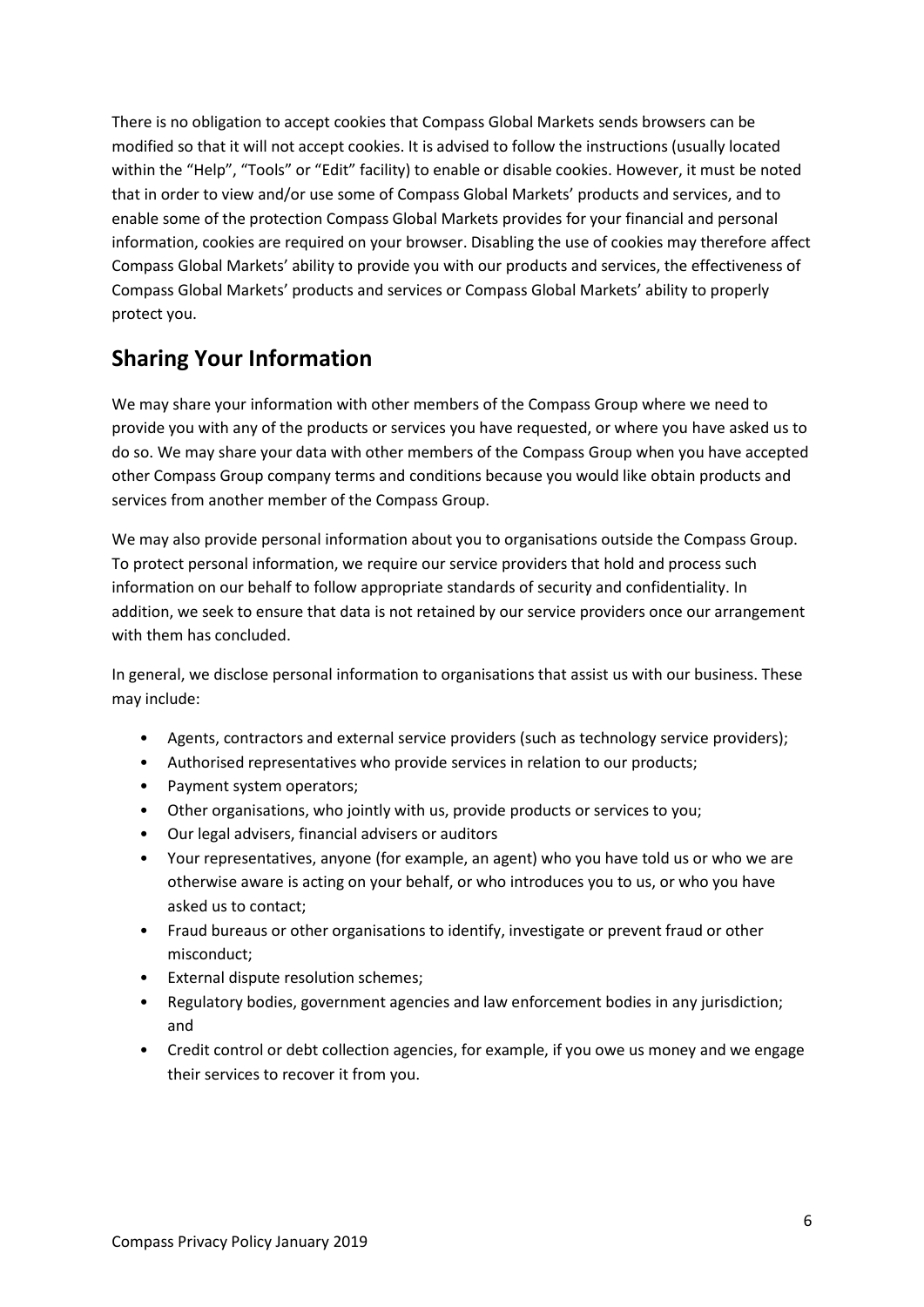# **Sharing Outside of Australia**

We run our business in Australia and overseas. We may need to share some of your information with organisations outside Australia which provide services to us, which are likely to be located in the United States, United Kingdom, Cambodia, Thailand, Singapore and the Philippines.

For international transactions, such as currency exchanges, we may need to disclose your information to the corresponding international party in order to process the transaction. The countries we disclose your information to will depend on the details of the transaction you ask us to carry out.

We may store our information in cloud or other types of electronic or network storage. As networked or electronic storage can be accessed from various countries via an internet connection, it is not always practicable to know in which country your information may be held. If your information is stored in this way, disclosures may occur in countries other than those listed.

Overseas organisations may be required to disclose information we share with them under foreign law. In those instances, we will not be responsible for that disclosure.

# **Accuracy and Alteration**

Compass Global Markets aims to keep personal information obtained from you accurate, complete and up-to-date.

Upon accepting the Client Agreement, you agree that you are responsible for ensuring that the details you provide to Compass Global Markets to perform the services are true, accurate and up-todate. You agree not to withhold or omit any information that would render those details false or inaccurate. You agree to notify Compass Global Markets immediately where you become aware of any error or change in the details you have supplied to Compass Global Markets. This can be done by contacting us by phone, post, email or by logging into your account online.

# **Your Rights**

In the event where you have a concern with the privacy of your personal information, or there has been a breach or potential breach of the Privacy Act, you can submit your concern or complaint in writing directed to the 'Privacy Officer' at info@compassmarkets.com and Compass Global Markets will endeavour to resolve the concern internally at its earliest convenience by responding in writing.

Under the Privacy Act, you have the right to request access and correct personal information held by Compass Global Markets. You may submit in writing a request to access your personal information. Compass Global Markets has the right to refuse to provide you with access to the personal information, and a reason will be provided where access has been denied except where it would be unreasonable to do so.